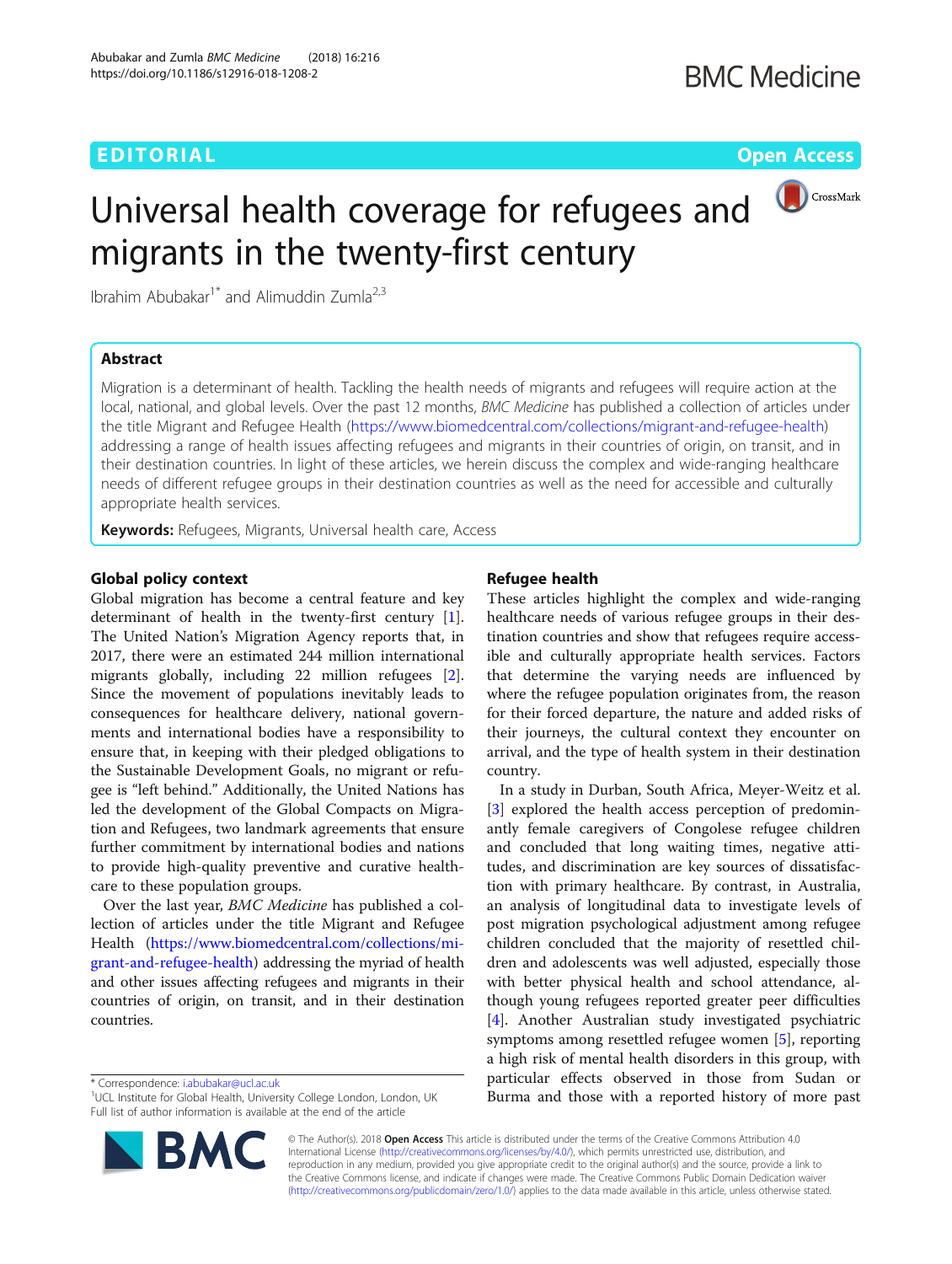trauma events and post migration living difficulties. Similarly, a German questionnaire-based study among female refugees from Afghanistan, Syria, Iran, Iraq, Somalia, and Eritrea concluded that gender-specific trauma, including by family members, determines physical and mental health, quality of life, and the ability to integrate post migration  $[6]$  $[6]$ . Further, Kizilhan et al.  $[7]$  $[7]$ describe the devastating impact of the Iraqi conflict on Yazidis, a religious minority that has borne a disproportionate burden of violence and mental and physical harm, highlighting the urgent need for an integrated medical response. Additionally, a review of systematic reviews on perinatal outcomes among refugee and asylum-seeking women found adverse pregnancy outcomes complicated by poor access and discrimination [[8](#page-2-0)], and identified the need to overcome access barriers and tackle inequalities in this vulnerable population. An infectious disease screening data analysis of the refugees in the UK resettlement program found variations in the levels of disease by country of origin and pre-migration circumstance, concluding that a tailored and targeted program using a risk-based approach may be appropriate [\[9\]](#page-2-0). These studies add to our knowledge of the levels of physical and mental ill health in refugee populations, yet more research is needed on interventions for their reduction and to improve prevention.

Within refugee camps, the provision of healthcare is often challenged due to the inadequacy of resources, ongoing security risks, and the diverse health needs of the populations as determined by previous physical and mental trauma. Through assessments in Greek refugee camps, Rojek et al. [[10](#page-2-0)] surmised that useful clinical data are available via consultations and that these data need to be collected and fed into planning to inform outbreak investigation and control. Similarly, another Greek mixed methods study identified high levels of anxiety disorder and prior violence among a largely Syrian refugee population [\[11](#page-2-0)].

Internally displaced persons often suffer equally adverse consequences without the protection and rights sometimes afforded to refugees. In Syria, in the context of the challenges of the ongoing conflict, Aburas et al. [[12\]](#page-2-0) describe a case study based on a health center providing maternal and child healthcare in collaboration with the Syrian Expatriate Medical Association, illustrating the potential impact of local groups to complement wider international efforts. Additionally, tackling mental health issues in refugees requires both psychological and pharmacological measures; Ostuzzi et al. [\[13\]](#page-2-0) describe the UNHCR guidelines on pharmacological interventions for non-affective psychosis which, while limited by the quality of underlying evidence, provide robust practical guidance.

A major future driver of global human displacement will be climate change unless urgent action is taken to mitigate its impact. World Bank estimates suggest that up to 140 million people in densely populated regions of the world will be internally displaced by 2050 [[14\]](#page-2-0). Schwertdle et al. [\[15\]](#page-2-0) analyze a series of case studies on a planned relocation in Papua New Guinea, an immobile or trapped tribal community in Alaska, a forcibly displaced group in South Sudan, rural urban migration in Northern Australia, and temporary and circular mobility in Spain and Colombia to illustrate the range of potential health risks and opportunities in each context. These case studies illustrate strategies to concurrently make health systems more migrant inclusive and resilient to climate change.

Where refugees manage to return to their home countries, they are often faced by weak health systems unable to cope with their health needs. Higgins-Steele et al. [[16](#page-2-0)] describe the problems faced by the Afghani health system in coping with the large influx of returnees, highlighting the urgent need for action and support at every tier.

Challenges in the provision of healthcare to other migrant groups are also determined by factors such as whether they are forced or voluntary migrants, the circumstances surrounding their journey, contextual factors, and access issues in the hosting country. Using a respondent-driven questionnaire-based survey, Hamdiui et al. [[17](#page-2-0)] assessed the factors associated with the uptake of hepatitis B screening, identifying opportunities to improve screening through better information provision and education of migrants on hepatitis B infection and the purpose of screening, as well as the need to work with communities to tackle stigma. In another infectious disease study, Al Zahrani et al. [\[18](#page-2-0)] highlighted the importance of migration, conflict, and poverty in cross-border transmission of malaria between Saudi Arabia and Yemen.

Ultimately, access to preventive and curative healthcare is the central requirement to "leaving no one behind" in the quest for true health coverage. Nevertheless, migrants and refugees are unfortunately excluded from most national health systems designed to address the needs of citizens. With this in mind, Spiegel et al. [[19](#page-2-0)] explore innovative financing approaches to ensure health coverage for refugees, suggesting solutions such as a Refugee Health Financing Model during the acute phase